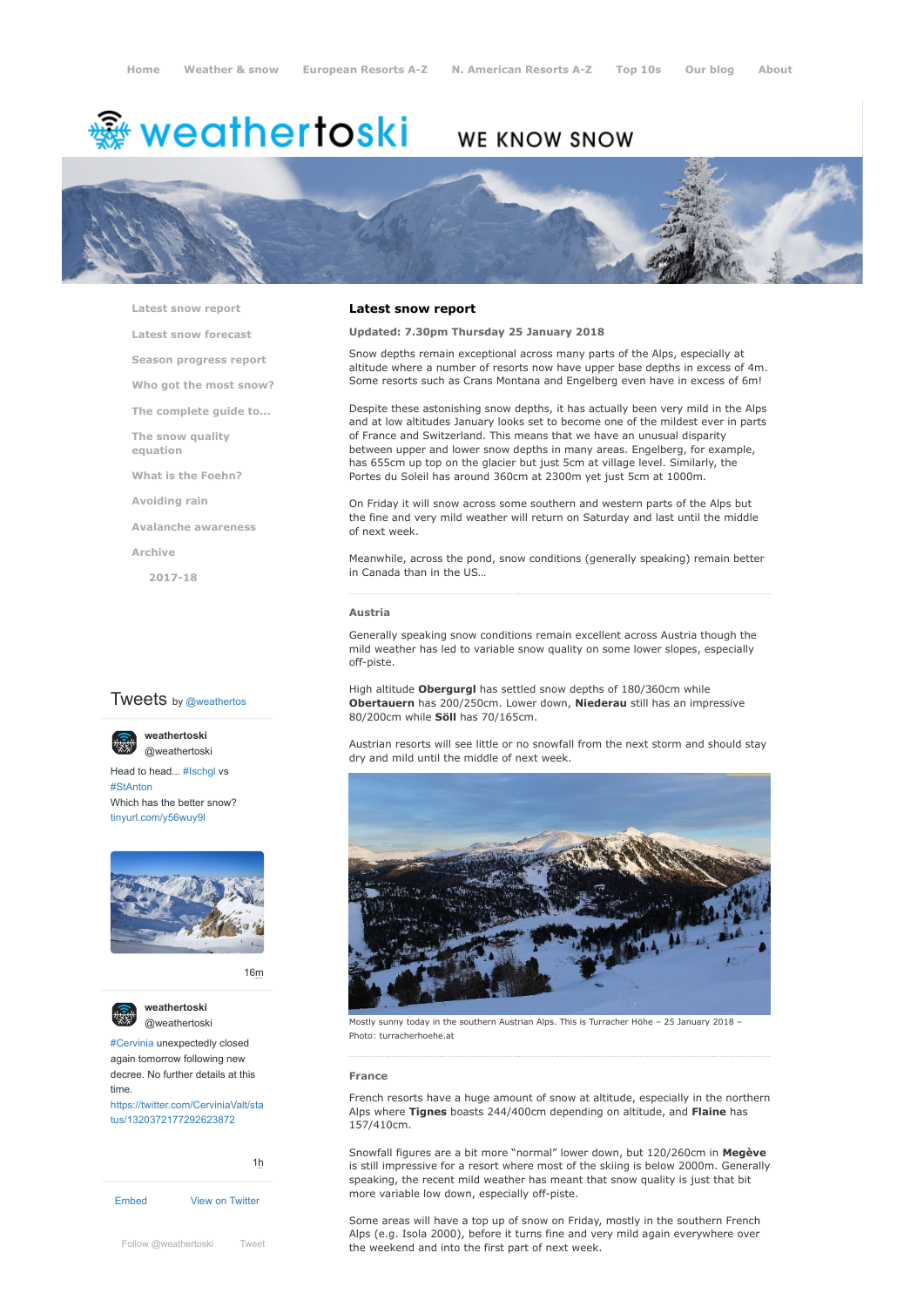

Tailor-made ski holidays and short breaks to some of the finest hotels in the Alps

020 3397 8450





### **Contact us...**

**Got a burning question about weather or snow conditions in the Alps?** [Contact us](https://www.weathertoski.co.uk/about-1/contact-us/) and we'll do our best to answer it...

E: [info@weathertoski.co.uk](mailto:fraser@weathertoski.co.uk)

T: +44 (0)20 3151 3154

[Website terms of use](https://www.weathertoski.co.uk/about-1/website-terms-of-use/)

[Privacy notice](https://www.weathertoski.co.uk/about-1/privacy-notice/)



Very snowy in Val Thorens – 25 January 2018 – Photo: facebook.com/ValThorens.Resort

#### **Italy**

Snow conditions in Italy remain impressive though, as with everywhere else in the Alps, milder weather has led to some variability in snow quality low down, especially off-piste.

The very deepest snow is still at altitude in the west where **Cervinia** has base depths of 90/400cm, and **La Thuile** has 80/290cm. Further east, snow coverage is also excellent with 125/155cm in **Arabba** and 60/250cm in **Passo Tonale**.

Some central and western Italian resorts (e.g. Champoluc, Sestriere) will see fresh snow tomorrow before the weather settles down again over the weekend.



Clouding over this afternoon in Madonna di Campiglio – Photo: funiviecampiglio.it 

#### **Switzerland**

Snow conditions remain impressive across Switzerland even if the mild weather has led to a slight thaw in some low resorts.

Some high resorts such as **Zermatt** (120/345cm) are only just getting back up to speed following the recent massive storms. Further north, **Wengen** has snow depths of 25/130cm while **Flims** has 72/465cm.

Some snow is expected in the southern Swiss Alps (e.g. Zermatt, Saas-Fee) on Friday, before it turns fine and mild again over the weekend and into the first part of next week.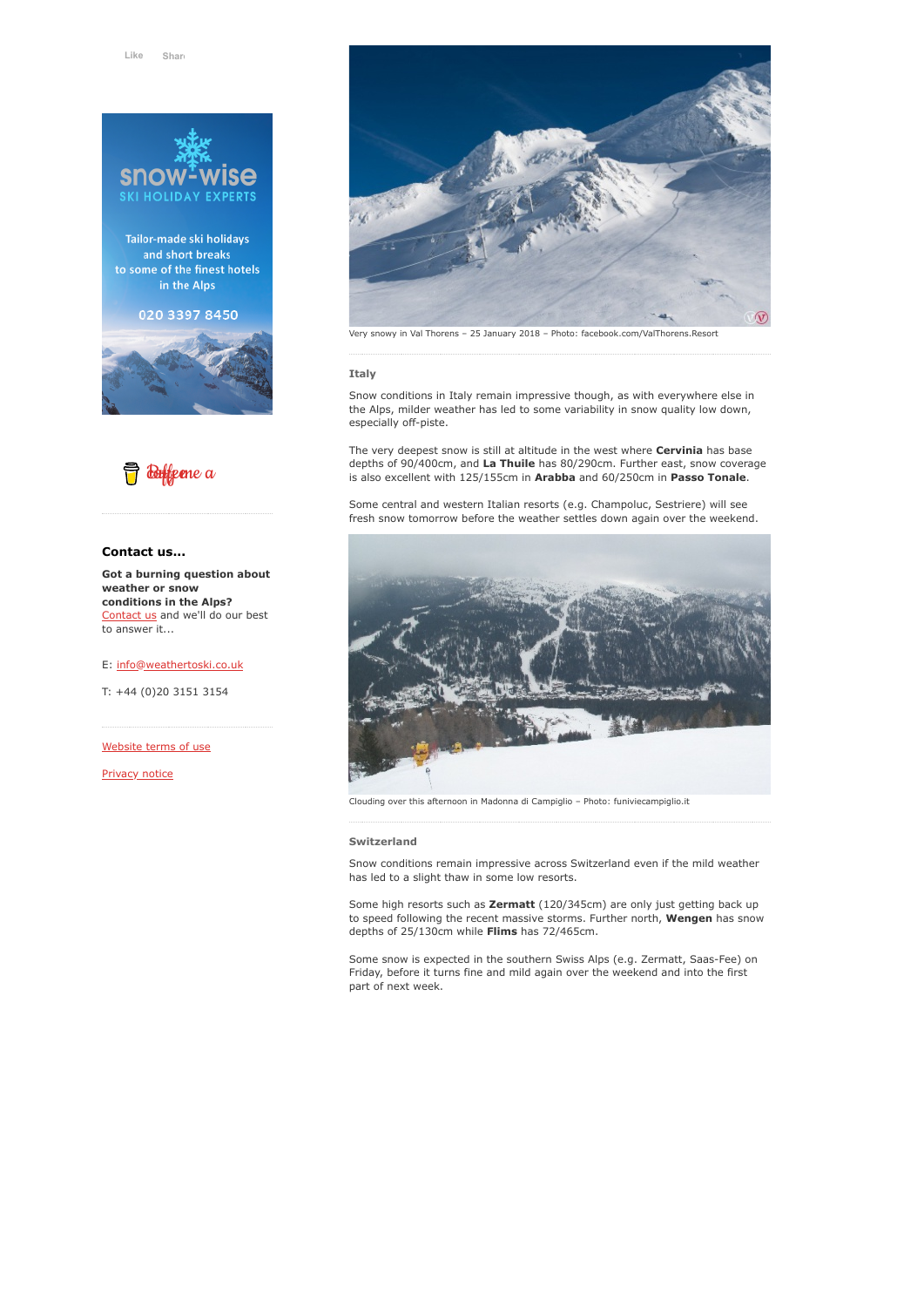

Massive snow depths at Glacier 3000 – 25 January 2018 – Photo: facebook.com/Glacier3000

#### **Rest of Europe**

There hasn't been much snow in the Pyrenees in recent days but there is still some good piste skiing to be found both in Andorra, where base depths in **Pas de La Casa** are 70/90cm, and in Spain where **Baqueira Beret** has 105/160cm.

In Scotland, the wind has been playing havoc with conditions in recent days but generally speaking west is best with a respectable 90/130cm in **Glencoe**. **Glenshee**, by comparison, is struggling with a rather paltry 5/50cm.

Recent snow in Norway means that conditions are excellent in most resorts, including **Hemsedal** where upper base depths are 120cm.



Decent pistes in Les Angles in the French Pyrenees – 25 January 2018 – Photo: lesangles.com

#### **USA**

The deepest snow and best conditions continue to be found in the northern Rockies where **Mt Baker** has seen over half a metre of new snow in the last 24 hours alone, and upper base depths now stand at 452cm.

Jackson Hole (216cm upper base) has also seen significant new snow but many Utah and Colorado resorts have only seen bits and pieces and remain below par. **Aspen** has 64/109cm on its pistes depending on altitude, while **Vail** has 97cm up top.

# **Canada**

**Whistler** (274cm upper base) has seen a lot of snow recently - 154cm in the last seven days in fact – which means that conditions are fantastic right now. There is also more snow in the forecast, heaviest on Sunday though it will turn to rain for a time lower down.

Further inland, new snowfalls have been more moderate but conditions are still excellent in both **Fernie** (235cm upper slopes) and **Revelstoke** (205cm upper slopes).